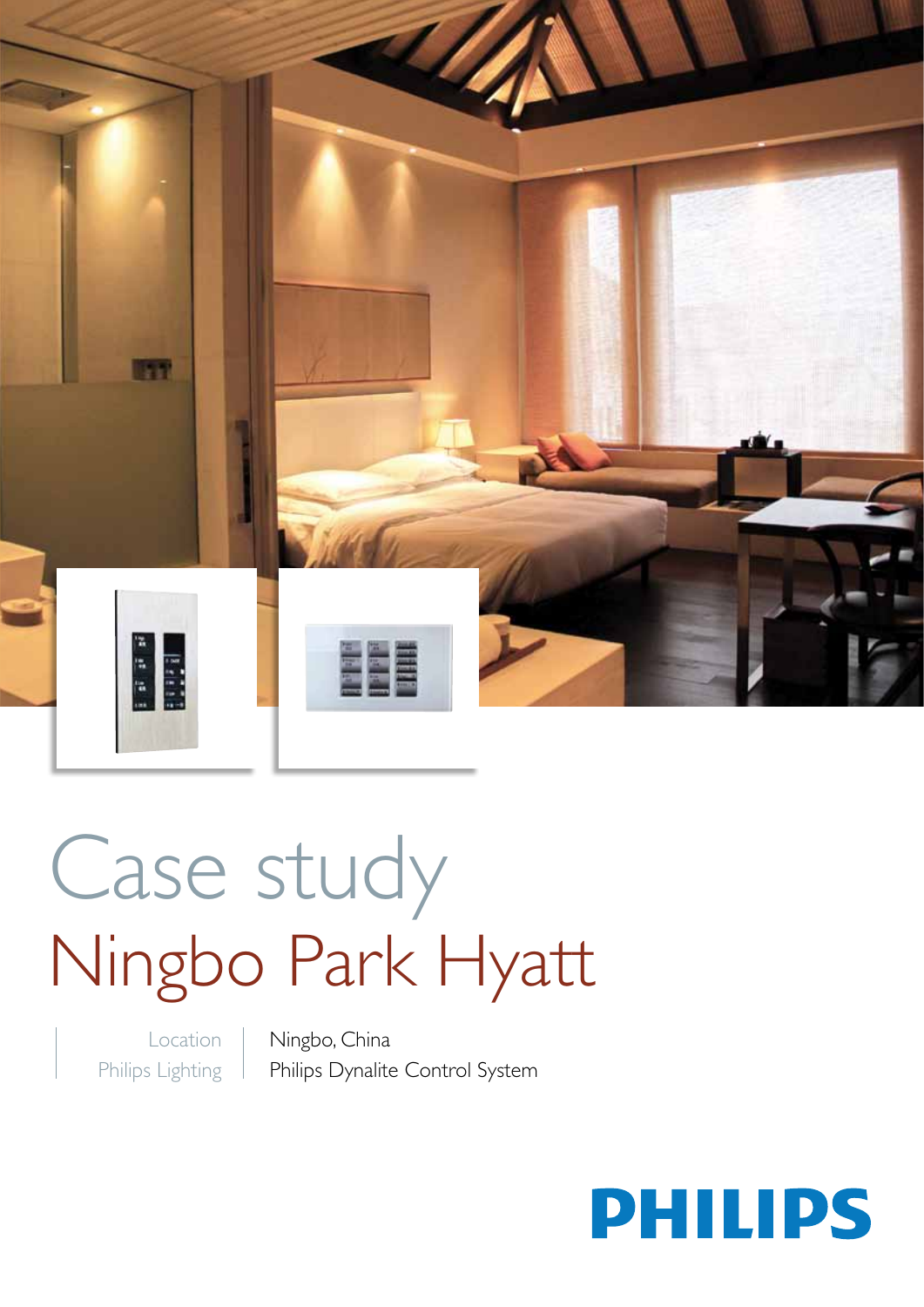#### **Background**

From the moment a guest arrives at the Park Hyatt Resort and Spa in Ningbo, they are made to feel special. The hotel complex, beautifully located on the banks of the Dong Qian Lake in Zhejiang Province, has been designed as a spa retreat with a world-class suite of treatment rooms, offering a combination of Chinese and Western wellness therapies.

The sense of luxury permeates throughout the hotel, from the reception and public areas to the guestrooms themselves. A great deal of the opulent atmosphere experienced by guests has been achieved through the use of a Philips Dynalite control system, which quite literally sets the scene for a relaxing stay at the Ningbo Park Hyatt.

On arrival, guests are welcomed in the reception area with an ambience that perfectly suits the time of day and season of the year. Different lighting scenes have been programmed for daytime, evening and night, with a built-in astronomical timeclock tracking sunrise and sunset times throughout the year and adjusting the settings accordingly. The HVAC presets are similarly regulated to achieve the optimal balance between guest comfort and energy efficiency.

### The challenge

The brief was to create an energy-efficient system that is easy for the guests to use, while integrating third-party systems such as the HVAC and curtain controls. Often, the simpler a system appears to the end-user, the more involved the design needs to be to achieve that effect.

The design criteria for the lighting and automation control system encompass the concepts of comfort, ease of control, flexibility and energy efficiency. The control system needed to be intuitive enough to allow guests to be able to instinctively understand how to operate the lights, the curtains and the heating/cooling system within the room. The control platform needed to be designed to integrate these systems into a single self-explanatory user interface,

while also offering strategies to reduce energy consumption. Additionally, it was an important consideration for the Park Hyatt chain that the solution provider was able to offer exemplary service to provide ongoing peace of mind.

#### The solution

The Philips Dynalite control system was adopted to manage lighting, heating and curtain/blind controls across all three floors of the 100,000 square-meter area, throughout the public areas of the hotel and in each of the 236 guestrooms.

The guestroom functionality is based around Philips' rugged and versatile Dynalite DDMC802 Multipurpose Controller, which permits control of the many lighting circuits, the curtains and the HVAC system. Control for each room is effectively split between the main room and the ensuite, with DR2P user interfaces allowing guests to choose between high, medium and low light settings for each area.

The 'High' setting is ideally suited to a range of activities, with the right amount of light provided for the tasks at hand. Under this preset, the light levels around the main mirror are increased to facilitate dressing and this setting also delivers the perfect environment for business activities. By comparison, the 'Low' setting transforms the room to a more relaxed and romantic atmosphere – also perfect for watching movies – with the reading lamps adjustable for brightness to suit individual guest preferences. The independent 'Low' setting in the bathroom creates the ideal mood for a tranquil stress-dissolving spa.

Turning the lights off to go to sleep is simply achieved through the press of a single button. A 'Do Not Disturb' option prevents the bell from ringing to ensure guests have the best possible uninterrupted rest. During the night, an 'Evening' setting ensures there is no need to disturb other room occupants by turning on the main lights if a guest needs the bathroom. A low-level detector senses that a person is out of bed and automatically activates a subdued lighting pathway to the bathroom.

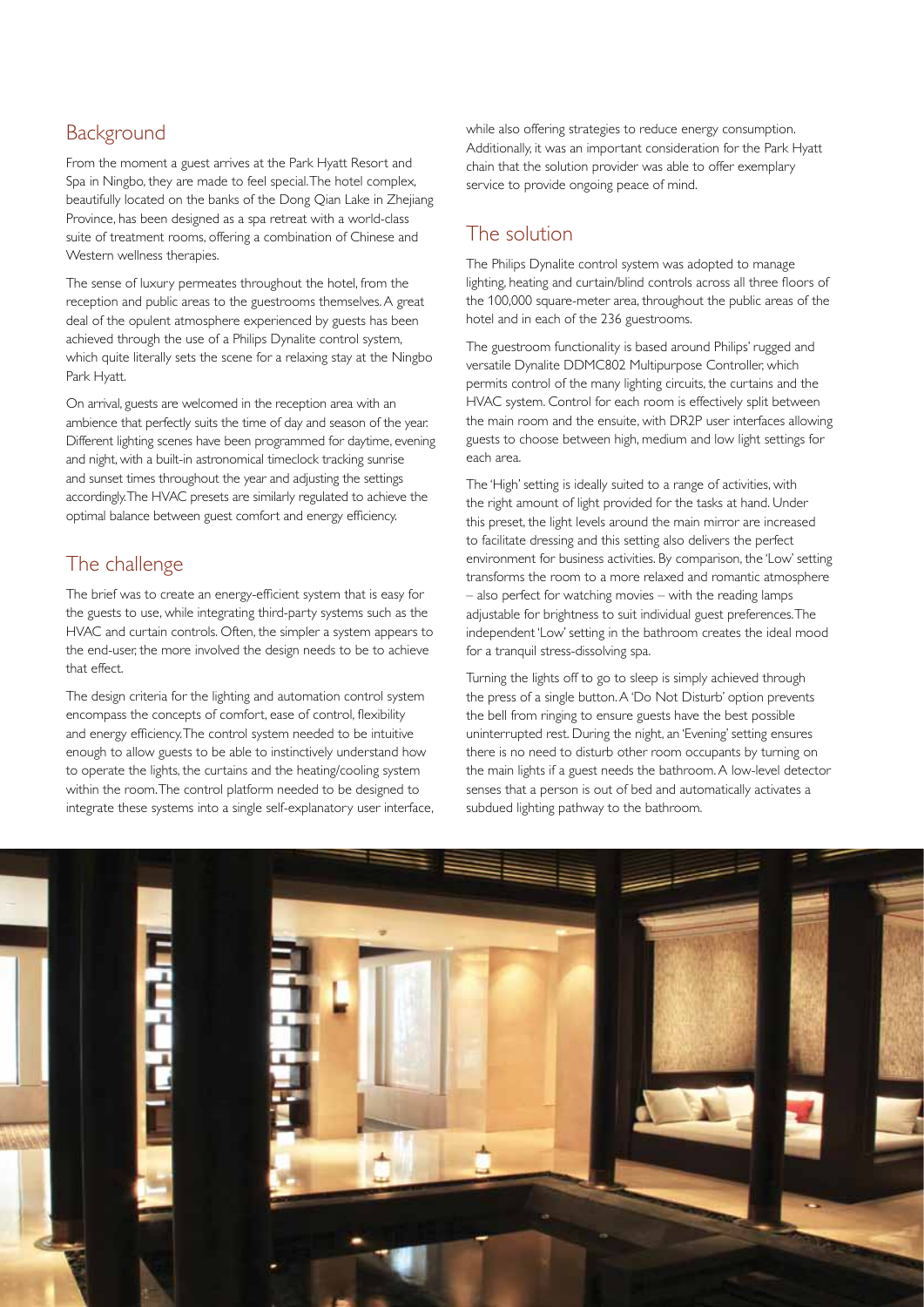

#### Fast facts

Hotel Management Group Park Hyatt Location Ningbo, China Property Developer Ying Tai Lighting Designer Laurence Lee from Light Source

Products

Dynalite DDMC802 Multipurose Controller, Dynalite DR2P user interfaces, DUS804C Multifunction Sensor, Dyalite peer-to-peer serial bus network, DyNet Dynalite DLight II commissioning software

After a refreshing night's sleep, a single button press is all that is needed to start the new day. Once the curtains are opened, the lighting will automatically dim down to save energy. Moreover, when the guest leaves the room for the day, the curtains will close automatically to help stabilize the temperature, while the lights are turned off and the heating/cooling settings minimized to reduce unnecessary energy expenditure. Here, Philips has worked extensively with French curtain motor manufacturer, Somfy, to achieve seamless integration between lighting and curtain controls.

Daylight harvesting strategies have been used throughout the public areas of the hotel as well as in the guestrooms. Light-level sensors detect increases in natural light levels and correspondingly dim the lighting circuits to maintain predetermined lux levels. When guests enter the room and press the 'on' button, the light level is determined by the time of the day. For example, at noon when it is brighter, the level will automatically set to a low level, whereas in the evening it will default to a high level.

From the guests' perspective, light levels remain consistent regardless of the weather and time of day, adding to their comfort. From the hotel's standpoint, this means that energy is not being used unnecessarily where it is not needed.

Equally, integration between the Philips Dynalite control platform, the HVAC and the motorized curtains/blinds means that settings can be optimized to reduce energy use for unoccupied areas, while maximizing guest comfort.

The entire control system comprises two networks – one for the guestrooms and one for the public areas – connected through Philips Dynalite's sophisticated peer-to-peer communications serial bus network, DyNet. In total, 2000 channels have been used in the public areas, and between 12 and 23 channels for each of the 236 guestrooms, depending on their size.

Our brief was to create an energyefficient system that is easy for the guests to use

#### **Benefits**

The Ningbo Park Hyatt is a landmark project for Philips, as it is the first hotel project in China in which the Philips Dynalite control system has been used to control guest rooms.

Past projects have shown that using a Dynalite control platform for lighting alone can save 30 per cent off typical lighting costs. With additional HVAC integration, these savings can be as high as 50 or even 60 per cent.

Park Hyatt wanted a tailored solution to meet its very specific criteria. Not many companies are able to achieve the combination of simplicity, flexibility, comfort and energy savings that Philips delivered for the Ningbo hotel. The great success of this project has thrown the doors open for similar Philips solutions to be used in a number of other Park Hyatt projects currently on the horizon.